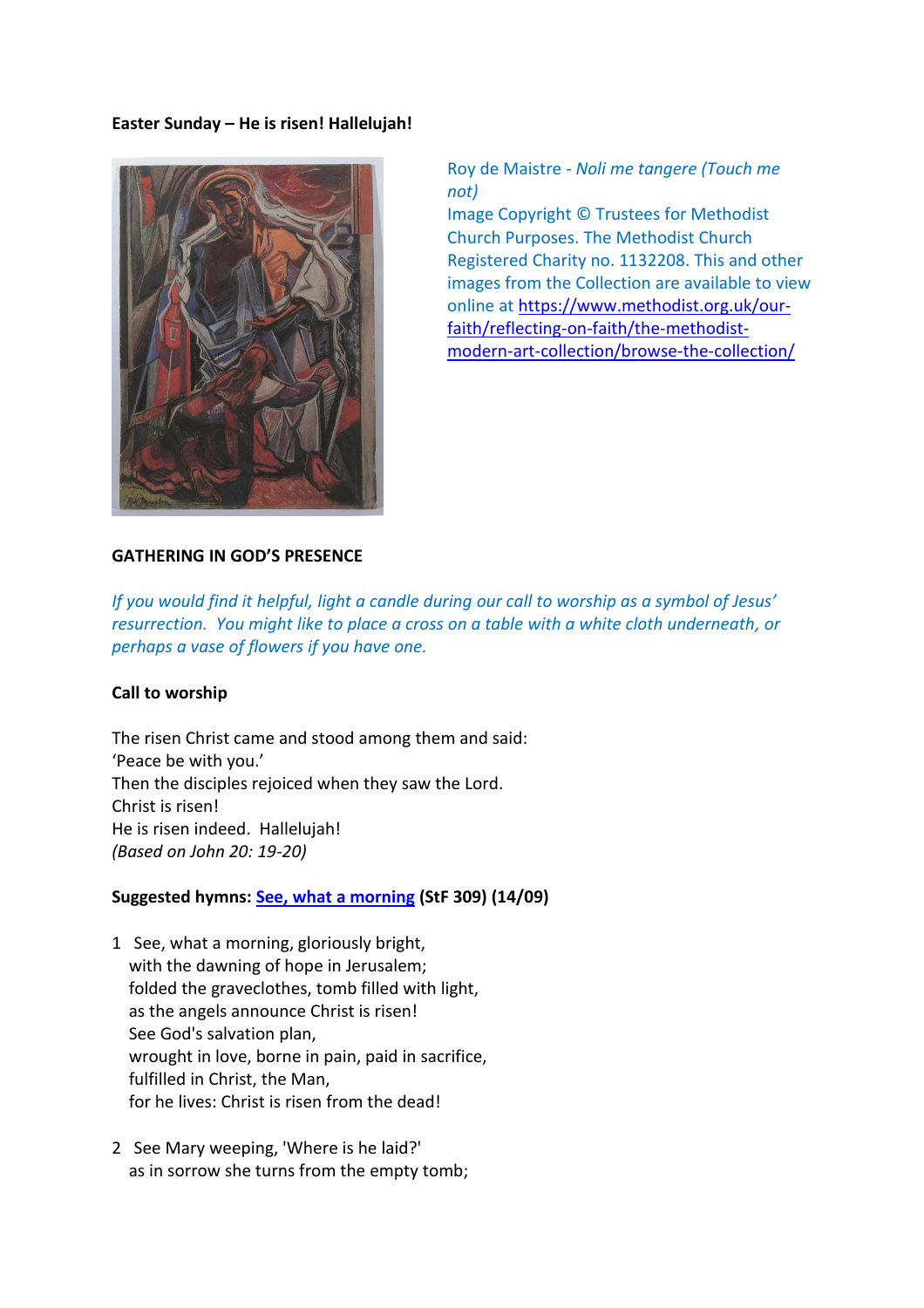hears a voice speaking, calling her name; it's the Master, the Lord raised to life again!

 The voice that spans the years, speaking life, stirring hope, bringing peace to us, will sound till he appears, for he lives: Christ is risen from the dead!

3 One with the Father, Ancient of Days, through the Spirit who clothes faith with certainty; honour and blessing, glory and praise to the King crowned with power and authority! And we are raised with him, death is dead, love has won, Christ has conquered; and we shall reign with him, for he lives: Christ is risen from the dead!

*Stuart Townend (b. 1963) and Keith Getty (b. 1974) Words and Music: © 2003, Thankyou Music. Administered by worshiptogether.com Songs, excluding UK & Europe, administered by Kingswaysongs, a division of David C Cook <tym@kingsway.co.uk> Used by permission.*

#### **Opening Prayer**

Jesus Christ, we greet you! Your hands still have holes in them, your feet are wet from the dew; and with the memory of our names undimmed by three days of death you meet us, risen from the grave.

We fail to understand how; we puzzle at the reason why.

But you have come: not to answer our questions, but to show us your face.

You are alive and the world can rejoice again. Hallelujah!**\***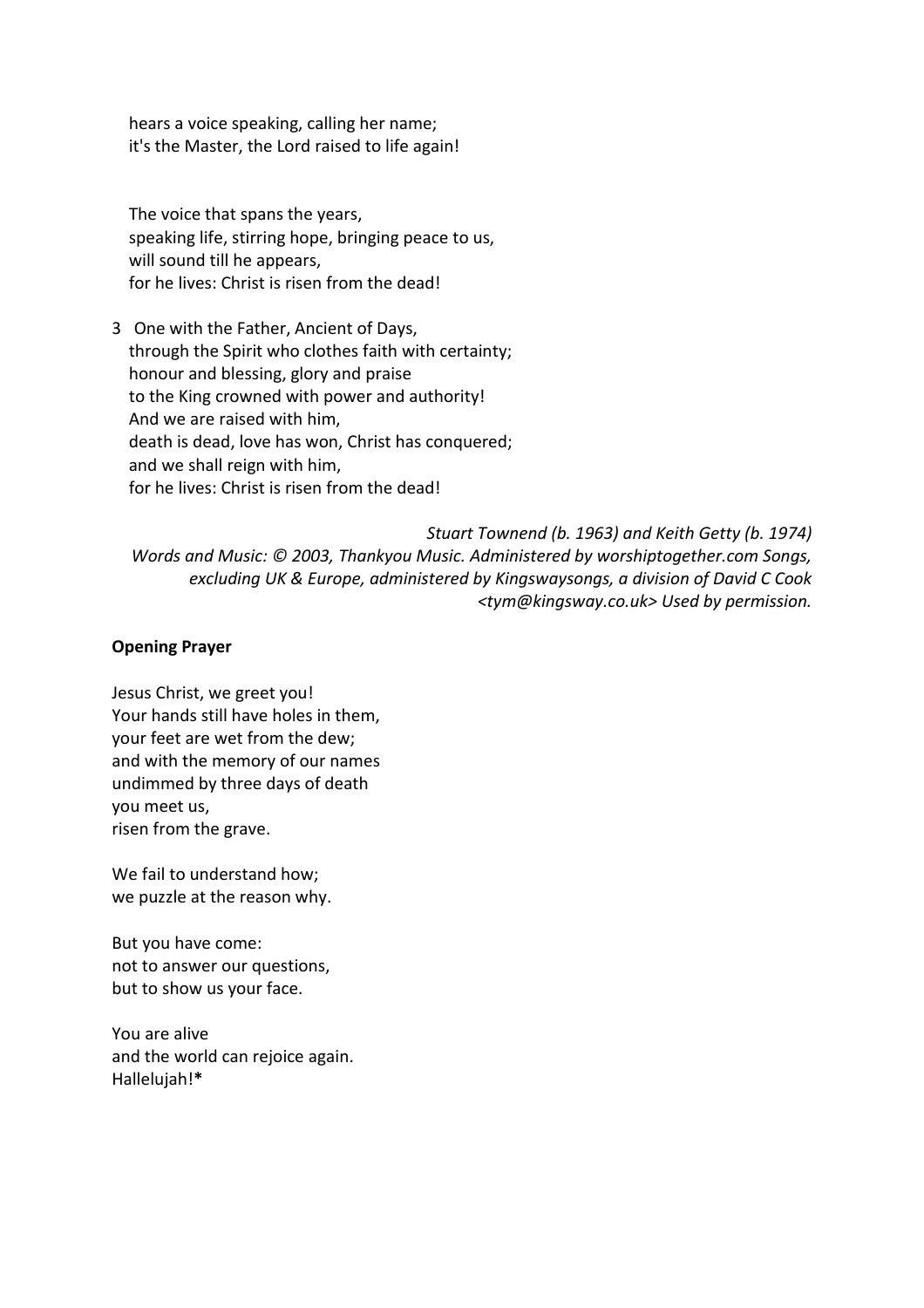# **WE LISTEN FOR GOD'S WORD**

# **John 20: 1-18**

<sup>1</sup>Early on the first day of the week, while it was still dark, Mary Magdalene came to the tomb and saw that the stone had been removed from the tomb. <sup>2</sup>So she ran and went to Simon Peter and the other disciple, the one whom Jesus loved, and said to them, 'They have taken the Lord out of the tomb, and we do not know where they have laid him.' <sup>3</sup>Then Peter and the other disciple set out and went towards the tomb. <sup>4</sup>The two were running together, but the other disciple outran Peter and reached the tomb first. <sup>5</sup>He bent down to look in and saw the linen wrappings lying there, but he did not go in. <sup>6</sup>Then Simon Peter came, following him, and went into the tomb. He saw the linen wrappings lying there,  $\frac{7}{1}$  and the cloth that had been on Jesus' head, not lying with the linen wrappings but rolled up in a place by itself. <sup>8</sup>Then the other disciple, who reached the tomb first, also went in, and he saw and believed; <sup>9</sup>for as yet they did not understand the scripture, that he must rise from the dead. <sup>10</sup>Then the disciples returned to their homes.

 $11$ But Mary stood weeping outside the tomb. As she wept, she bent over to look into the tomb;  $^{12}$  and she saw two angels in white, sitting where the body of Jesus had been lying, one at the head and the other at the feet. <sup>13</sup>They said to her, 'Woman, why are you weeping?' She said to them, 'They have taken away my Lord, and I do not know where they have laid him.' <sup>14</sup>When she had said this, she turned round and saw Jesus standing there, but she did not know that it was Jesus. <sup>15</sup>Jesus said to her, 'Woman, why are you weeping? For whom are you looking?' Supposing him to be the gardener, she said to him, 'Sir, if you have carried him away, tell me where you have laid him, and I will take him away.' <sup>16</sup>Jesus said to her, 'Mary!' She turned and said to him in Hebrew,'Rabbouni!' (which means Teacher). <sup>17</sup> Jesus said to her, 'Do not hold on to me, because I have not yet ascended to the Father. But go to my brothers and say to them, "I am ascending to my Father and your Father, to my God and your God." ' <sup>18</sup>Mary Magdalene went and announced to the disciples, 'I have seen the Lord'; and she told them that he had said these things to her.

# **A Time of Reflection**

- 1. What surprises you about the reaction of Mary and the other disciples?
- 2. How do you imagine Mary felt to be the first to see the risen Jesus?
- 3. What does Jesus' resurrection mean for you *this* Easter?
- 4. If you feel creative, why not draw a picture to reflect your thoughts today.

*As you reflect on these words you might like to listen to the following piece of music: 'The Hallelujah Chorus' from 'The Messiah' by G.F. Handel <https://www.youtube.com/watch?v=IUZEtVbJT5c>*

# **A Time of Prayer**

We greet you, risen Christ – our hope in times of despair. We pray for those in despair today:

worried about future employment;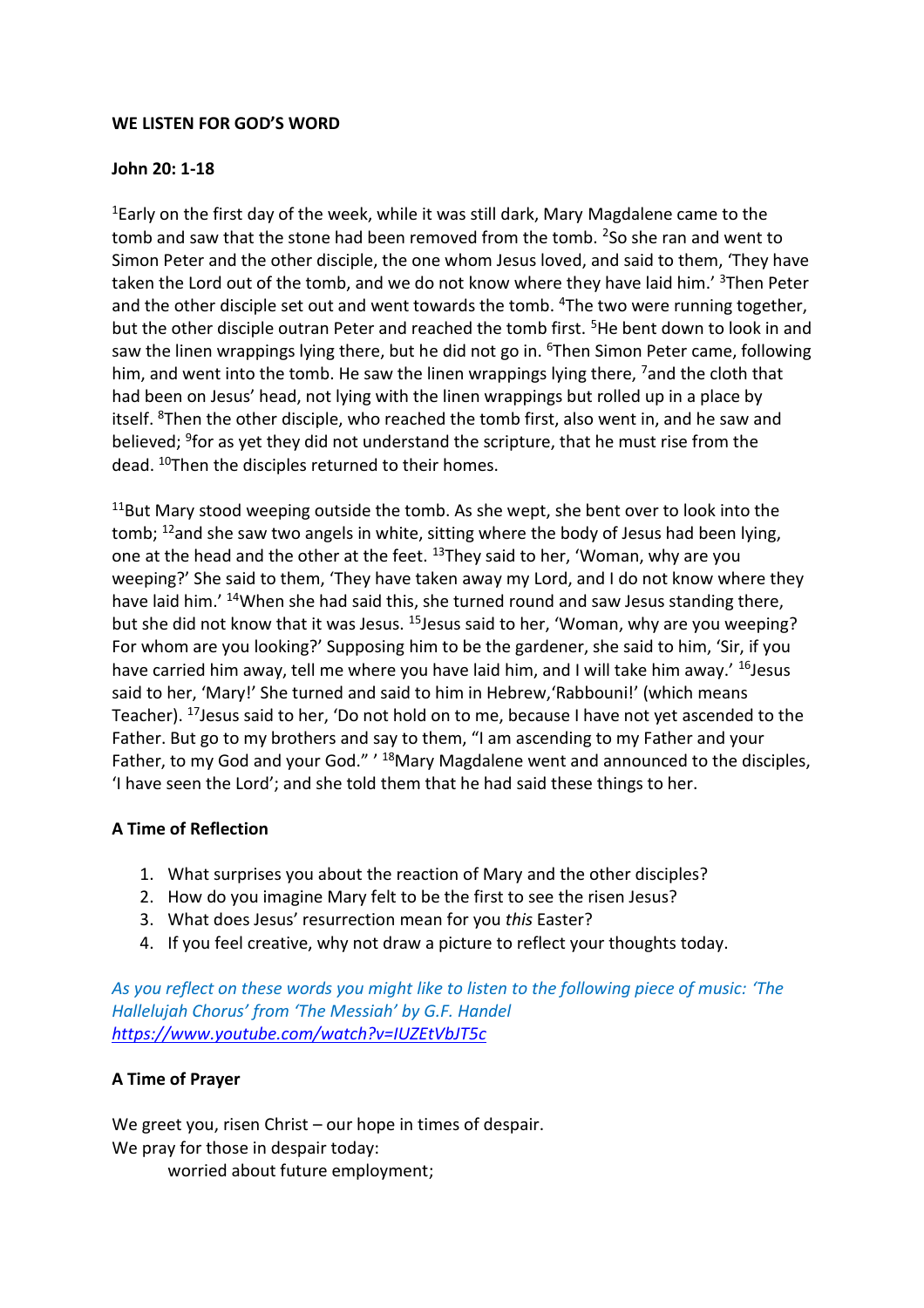worried about where the next meal is coming from; worried about a relative in isolation. Turn their despair into resurrection hope.

We greet you, risen Christ – our peace in times of conflict. We pray for those in conflict today:

> for those in war zones in Yemen, Syria, and other unknown places that never make the news; for those fleeing war, seeking refuge in Greece and throughout the world;

for those feeling unsafe in their own homes.

Turn their conflict into resurrection peace.

We greet you, risen Christ – our healing in times of trouble.

We pray for those in any kind of trouble today:

for those who are physically unwell;

for those struggling with their mental health;

for those facing their own mortality and those who care for them;

for those who grieve.

Turn their trouble into your resurrection healing.

We thank you, Lord, that through your sacrifice,

you have triumphed over death,

opening the way to new life for all.

And so we thank you

for all those who bring glimmers of new life:

for all care workers;

for our emergency services;

for those willing to work to keep us fed;

for those whose creativity is bringing life

to vulnerable people and in remote places;

for those, such as our educators, willing to go the extra mile.

Your resurrection hope is all around us – even now.

Thanks be to you,

Risen, Lord Jesus Christ. Amen.

# **The Lord's Prayer**

*On this day of celebration, why not sing the Lord's Prayer? A version can be found to accompany these words at* [StF 763](https://www.methodist.org.uk/our-faith/worship/singing-the-faith-plus/hymns/our-father-in-heaven-stf-763/) *(31/14)* Our Father in heaven, hallowed be your name, your kingdom come, your will be done, on earth as in heaven.

Give us today our daily bread.

Forgive us our sins as we forgive those who sin against us.

Save us from the time of trial and deliver us from evil.

For the kingdom, the power and the glory are yours,

Now and forever. Amen.